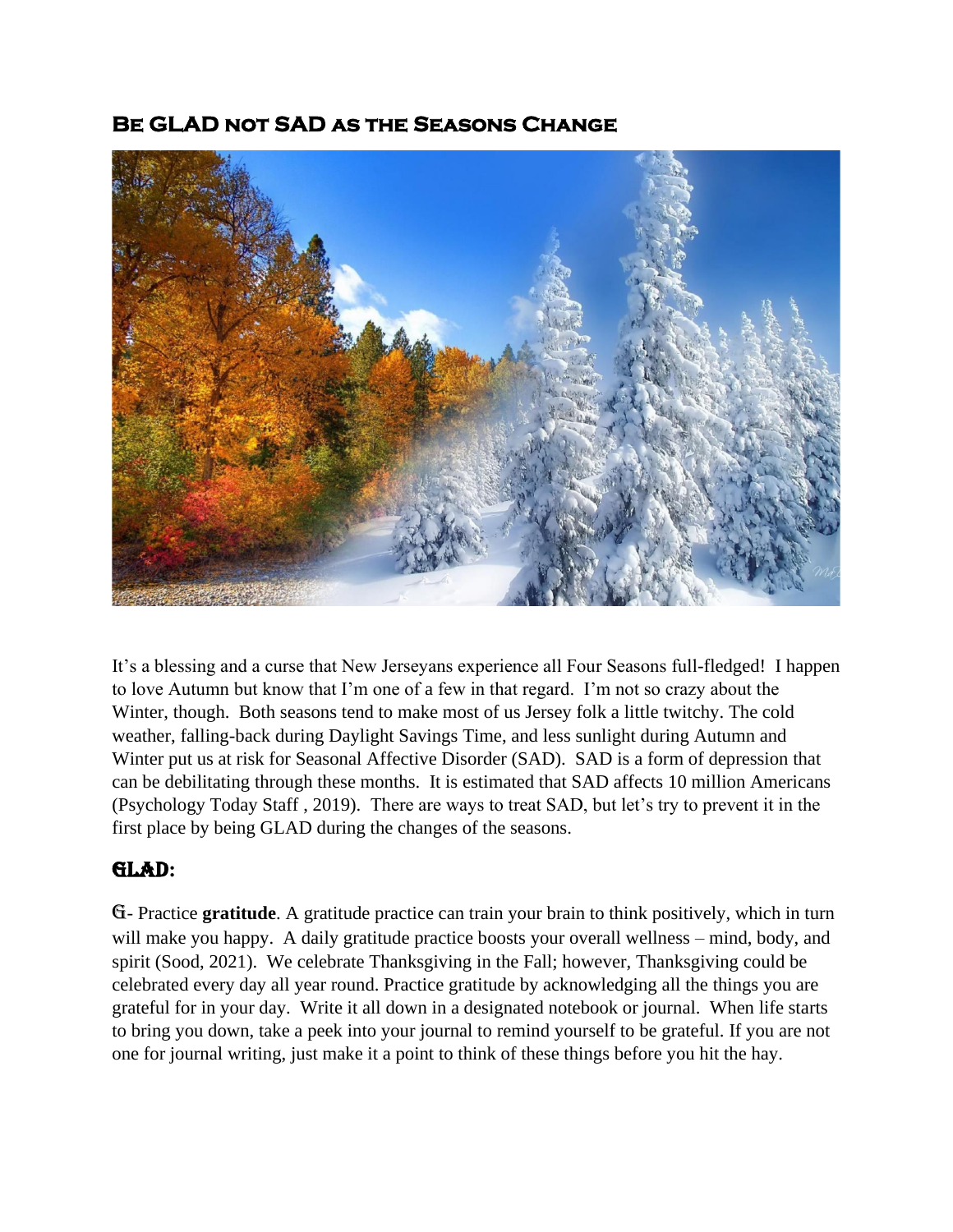L- Feel the **love** for yourself. Continue to work on your self-care activities through the seasons and incorporate seasonal play during Autumn and Winter, such as jumping in a pile of leaves or building a snowman. Get creative by carving a jack-o-lantern out of a pumpkin or building a gingerbread house. Play is beneficial to adults, too. Engaging in fun activities or hobbies will inspire a positive mindset, making you more resilient (Scott, 2019). Also, an excellent way to burn calories while tending to your seasonal chores is to rake the yard or shovel the walkways. A 155lb person raking leaves will burn approximately 288 calories per hour (The Toro Company administrator, 2020), and shoveling snow will burn roughly 223 calories (Wayne, 2021). Depending on your weight, you will burn more or less, but overall, knowing you are getting fit while tending to these types of chores could give you the motivation to do them.

A- Be **amazed** by using your five senses to be delighted with the seasons' smells, tastes, sights, and sounds! Isn't it amazing to see the trees turn beautiful colors, shed their leaves, and grow new ones in the Spring? Snowflakes are amazing, too, as each snowflake is fascinatingly unique! Those pretty snowflakes will envelop us in quiet white. The smell of fallen leaves and chimney smoke, soups, and pies trigger fond memories boosting our emotional wellbeing (Cole, 2020). The tastes of pumpkin bread and apple cider and the feel of a warm cup of hot cocoa or the cold feeling of a snowball bring us peace of mind.

D- Dream. **Daydream** that is. Daydreaming is an excellent way to recharge your energies and decrease anxiety. It can also make us more creative. In his article, Go Ahead, Do Nothing, Jeffrey Davis writes, "Studies show that taking breaks and allowing your thoughts to drift can help your brain retain information, refocus, gain fresh perspective, and make new connections between ideas (Davis, 2021)." Daydreaming can relieve stress and anxiety and make us more productive (Rush, 2020). On those cold dark days, imagine you're walking on the warm beach or smelling the new flowers of Spring. Give it a shot, and let your mind wander.

We wish you well on your Healthy Nurse Journey and hope you stay GLAD!

Sincerely,

Tracey Jaworski-Lucas, BSN, RN, and the Healthy Nurse Healthy New Jersey Team

## **References**

- Cole, W. (2020, August 8). *How scents affect our mental health*. drleaf.com https://drleaf.com/blogs/news/how-scents-affect-our-mental-health
- Davis, J. (2021, March). Go ahead, do nothing. *Reader's Digest*, pp. 114-116.
- Psychology Today Staff. (2019, February 7). *Seasonal Affective Disorder.* psychologytoday.com https://www.psychologytoday.com/us/conditions/seasonal-affective-disorder
- Rush, B. (2020, October 12). *Is daydreaming healthy? 7 reasons to keep your head in the clouds*. bodymind.com https://bodymind.com/is-daydreaming-healthy-7-reasons-to-keep-yourhead-in-the-clouds/